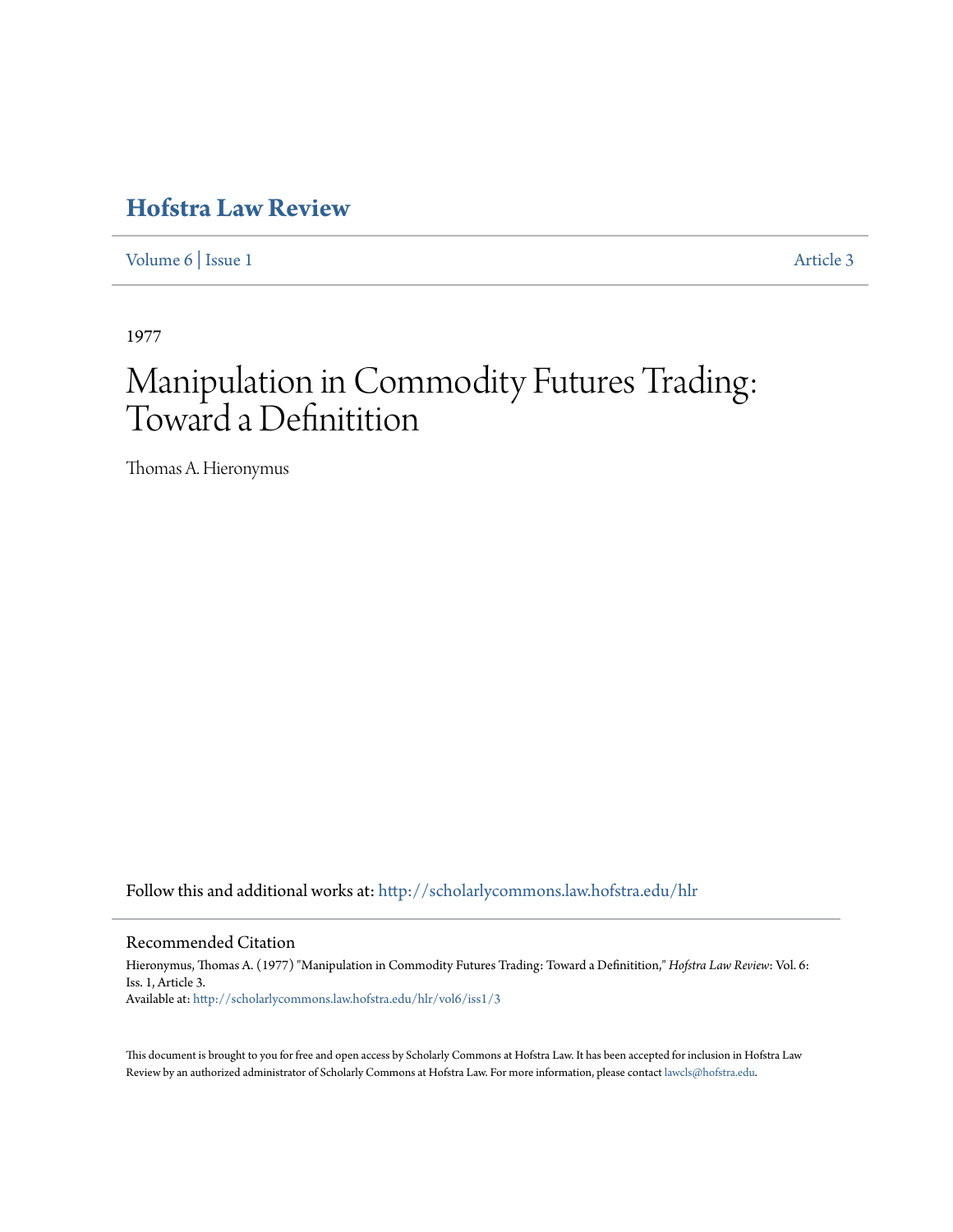### MANIPULATION IN COMMODITY **FUTURES** TRADING: TOWARD **A** DEFINITION

#### *Thomas A. Hieronymus\**

#### **INTRODUCTION**

A central focus of the Commodity Exchange Act,<sup>1</sup> and its predecessor legislation dating back to 1922,<sup>2</sup> is market manipulation. An essential goal of this legislation is the punishment and prevention of such manipulation. 3 While market manipulation is pro-

*3. See* Commodity Exchange Act § **3,** 7 U.S.C. § 5 (1970) (entitled Resolution Declaring Dangerous Tendency of Dealings in Commodity Futures), which provides in pertinent part:

Transactions in commodity involving the sale thereof for future delivery as commonly conducted on boards of trade and known as "futures" are affected with a national public interest; such transactions are carried on in large volume by the public generally and by persons engaged in the business of buying and selling commodity and the products and byproducts thereof in interstate commerce; the prices involved in such transactions are generally quoted and disseminated throughout the United States and in foreign countries as a basis for determining the prices to the producer and the consumer of commodity and the products and byproducts thereof **... ;** such transactions are utilized by shippers, dealers, millers, and others engaged in handling commodity and the products and byproducts thereof.., as a means of hedging themselves against possible loss through fluctuations in price; the transactions and prices of commodity on such boards of trade are susceptible to speculation, manipulation, and control, and sudden or unreasonable fluctuations in the prices thereof frequently occur as a result of such speculation, manipulation, or control, which are detrimental to the producer or the consumer and the persons handling commodity and products and byproducts thereof.., and such fluctuations in prices are an obstruction to and a burden upon interstate commerce in commodity and the products and byproducts thereof and render regulation imperative for the protection of such commerce and the national public interest therein.

See generally 80 CONG. REC. 6161, 6164 (1936) (remarks of Senator Pope); 62 CONG. REC. 9406, 9414 (1922). Thus, considered in light of the economic purposes of futures trading, that is, price discovery and hedging, *see General Guide,* COMM. **FUT.** L. **REP. (CCH)** 100, at 1011-12 (1976), "manipulation on commodity exchanges distorts price, causing the dissemination of false prices with the consequent economic repercussions in the marketing of cash commodities, and dissuades persons with hedging needs from utilizing futures markets." *Id.* 140, at 1039.

41

<sup>\*</sup> Professor of Agricultural Economics, University of Illinois. B.S., 1941; M.S., 1947; Ph.D., 1949, University of Illinois.

<sup>1. 7</sup> U.S.C. §§ 1-22 (1970 & Supp. V 1975).

<sup>2.</sup> The Grain Futures Act, ch. 369, 42 Stat. 998 (1922).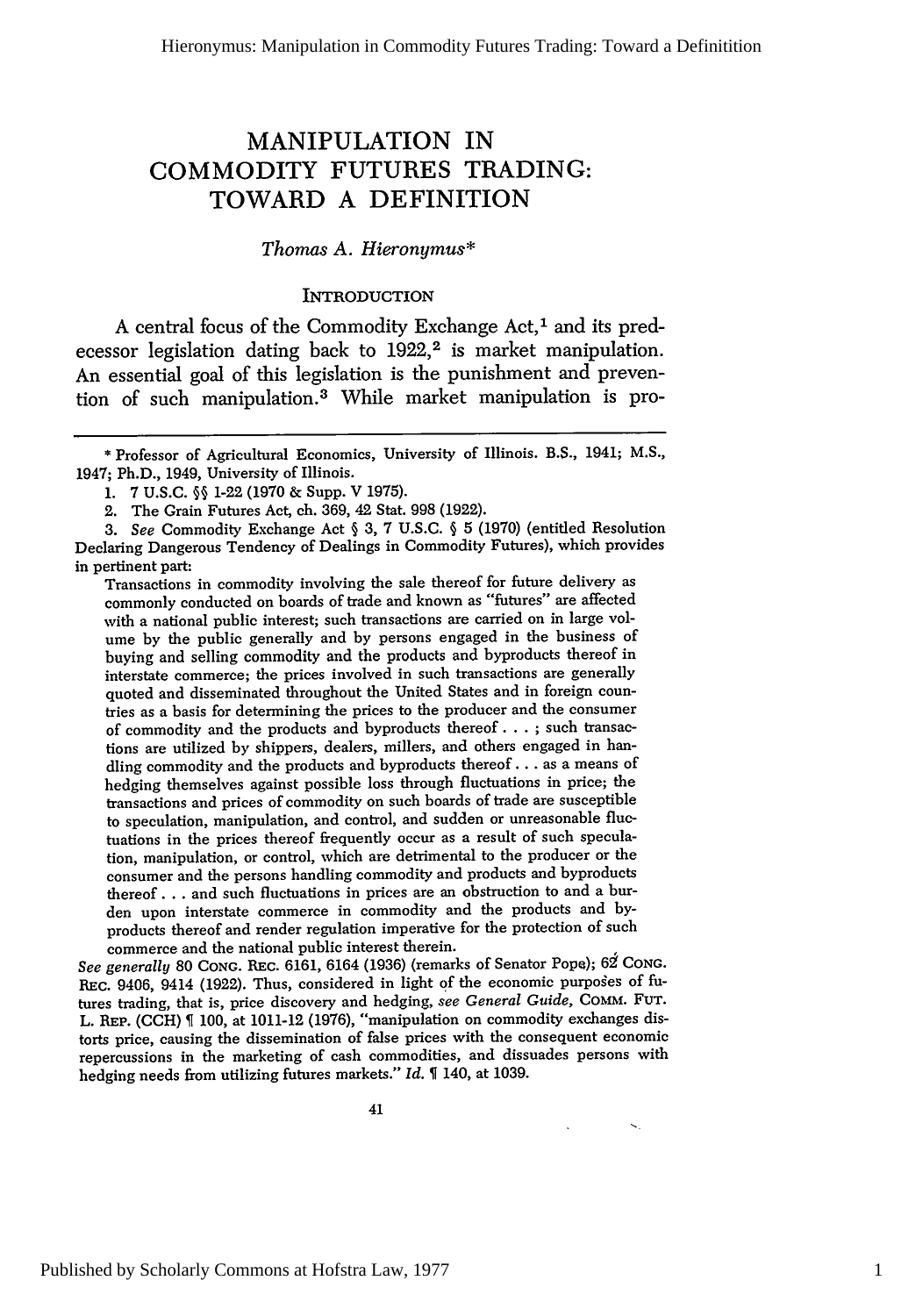hibited by exchange rules,<sup>4</sup> neither these rules nor the statute<sup>5</sup> defines manipulation. Thus, the only guidelines are derived from judicial precedent in which actions associated with specific price movements have been adjudged to constitute manipulation.<sup>6</sup>

5. Commodity Exchange Act **§** 6(b), 7 U.S.C. **§** 9 (Supp. V 1975) (civil penalty for manipulation) provides in pertinent part:

If the [Commodity Futures Trading] Commission has reason to believe that any person **...** is manipulating or attempting to manipulate or has manipulated or attempted to manipulate the market price of any commodity... it may serve upon such person a complaint stating its charges in that respect **...** requiring such person to show cause why an order should not be made prohibiting it from trading on or subject to the rules of any contract market, and directing that all contract markets refuse all trading privileges to such person, until further notice of the Commission, and to show cause why the registration of such person, if registered as futures commission merchant or any person associated therewith. . **. ,** commodity trading advisor, commodity pool operator, or as floor broker hereunder, should not be suspended or revoked.... Upon evidence received, the Commission may prohibit such person from trading on or subject to the rules of any contract market and require all contract markets to refuse such person all trading privileges thereon for such period as may be specified in the order, and, if such person is registered as futures commission merchant..., commodity trading advisor, commodity pool operator, or as floor broker hereunder, may suspend for a period not to exceed six months, or revoke, the registration of such person, and may assess such person a civil penalty of not more than \$100,000 for each such violation.

Commodity Exchange Act § 9(b), 7 **U.S.C. § 13(b)** (Supp. V 1975) (criminal penalty for manipulation) provides in pertinent part:

It shall be a felony punishable **by** a fine of not more than \$100,000 or *im*prisonment for not more than five years, or both, together with the costs of prosecution, for any person to manipulate or attempt to manipulate the price of any commodity in interstate commerce, or for future delivery on or subject to the rules of any contract market ....

*See also* Commodity Exchange Act § **6(c),** 7 U.S.C. **§** 13b (Supp. V 1975) (misdemeanor for violation of cease and desist order issued for manipulative activity pursuant to Commodity Exchange Act § 6(b), 7 U.S.C. § 9 (Supp. V 1975)).

*6. See* cases cited note 11 *infra.* Although the decisions of the courts and the Commodity Futures Trading Commission (CFTC) in manipulation cases are a matter of public record, the decisions and actions of exchanges in such situations are not similarly available. The Commodity Exchange Act provides in pertinent part:

(1)(A) Any exchange or the Commission if the exchange fails to act, may suspend, expel, or otherwise discipline any person who is a member of that

*<sup>4.</sup>* See, e.g., **CHICAGO** BOARD **OF TRADE,** Reg. 150(c) (1977); COMMODITY Ex-**CHANGE,** INC, **§** 210(m) (1975); INTERNATIONAL MONETARY MARKET OF THE **CHI-**CAGO MERCANTILE EXCHANGE, ch. 4, Reg. 421(h) (1973); N.Y. COCOA EXCHANGE, INC., Trade Rule 1 & Bylaw § 158 (1977); N.Y. COTTON EXCHANGE, Rule 5.08() (1975) ("No member of the Exchange shall engage in any practice which results in the manipulation of prices or the cornering of any commodity dealt in on the Exchange."); N.Y. MERCANTILE EXCHANGE, Rule 41.03 (1975) ("No member of the Exchange shall engage in any practice which results in the manipulation of prices or the cornering of any commodity dealt in on the Exchange.").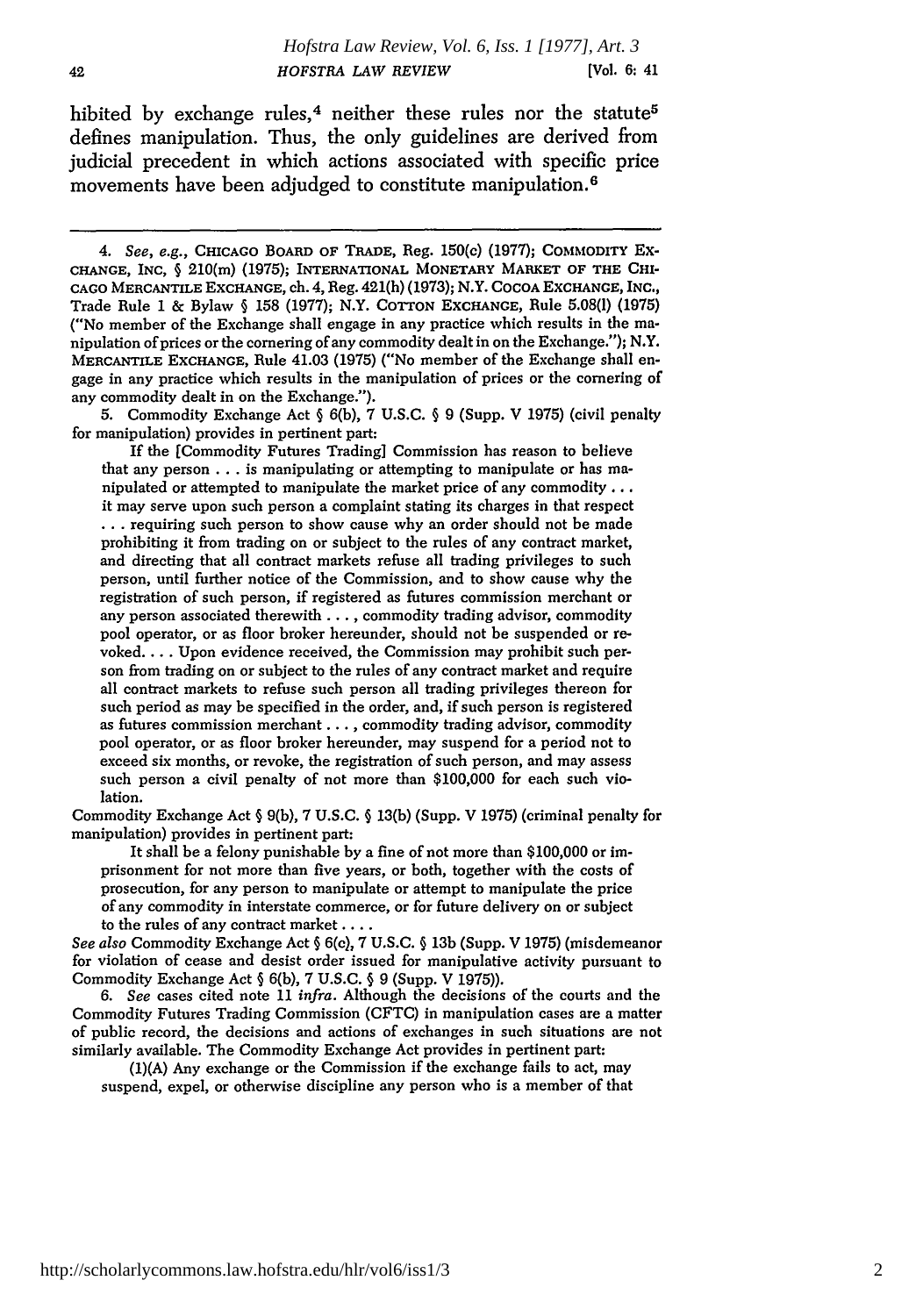Judicial decisions, however, have not provided a clear set of guidelines for traders to follow when contemplating a given market situation and course of action.<sup>7</sup> There is a line demarcating manipulation which may not be transgressed, but its location is uncertain. It is necessary, therefore, to attempt to draw the line for the guidance of both commercial and speculating traders.

**1977]**

There are two approaches to such line-drawing. One is to trace court and exchange decisions;8 the other is to look toward those actions which should or should not be tolerated because of their effect on the price-formation and risk-management functions of the market. This article adopts the latter approach.

The conclusion of this approach is somewhat extreme in its high level of tolerance of the use of market power. This conclusion

Commodity Exchange Act § 8c, 7 U.S.C. § 12c (Supp. V 1975) (emphasis added). The CFTC has issued an interpretation of this confidentiality provision in response to inquiries from exchanges requesting such interpretation:

Congress did not intend that the Commission must keep the disciplinary action information confidential. The confidentiality requirement is directed at the exchanges in order to give the Commission the option to exercise its review powers . . . prior to public release of any exchange disciplinary action. However, upon completion of its review, if any, of the exchange action **...** the Commission, absent a good reason presented to it, may exercise its discretion and permit the release of information regarding the exchange disciplinary action. Once it does so, any exchange is free to disseminate the information.

The general public and members of any exchange should be informed of disciplinary actions taken by an exchange. Notice of these disciplinary actions would preclude an otherwise unknowing general public and/or members of an exchange from dealing with a member who has been suspended, expelled, or denied access to an exchange. In addition, such publicity would serve as a deterrent against further exchange rule violations. Exchange members would be put on notice that the exchange is enforcing its rules, thereby encouraging compliance with such rules.

Since there is no requirement of confidentiality of exchange disciplinary actions imposed upon the Commission, and since there is a strong public interest in making such actions public, it is the Commissions's intention to disclose disciplinary actions taken by an exchange unless it is shown that in a particular case continued confidentiality is appropriate.

40 Fed. Reg. 30,155, 30,156 (1975).

- 7. *See* cases cited note 11 *infra.*
- 8. *See generally* 57 MINN. L. BEv. 1243 (1973); 73 YALE LJ. **171** (1963).

exchange, or deny any person access to the exchange. Any such action shall be taken solely in accordance with the rules of that exchange.

<sup>(</sup>B) Any suspension, expulsion, disciplinary, or access denial procedure established by an exchange rule shall provide for written notice to the Commission and to the person who is suspended, expelled, or disciplined, or denied access, within thirty days, which includes the reasons for the exchange action in the form and manner the Commission prescribes. *Otherwise the notice and reasons shall be kept confidential.*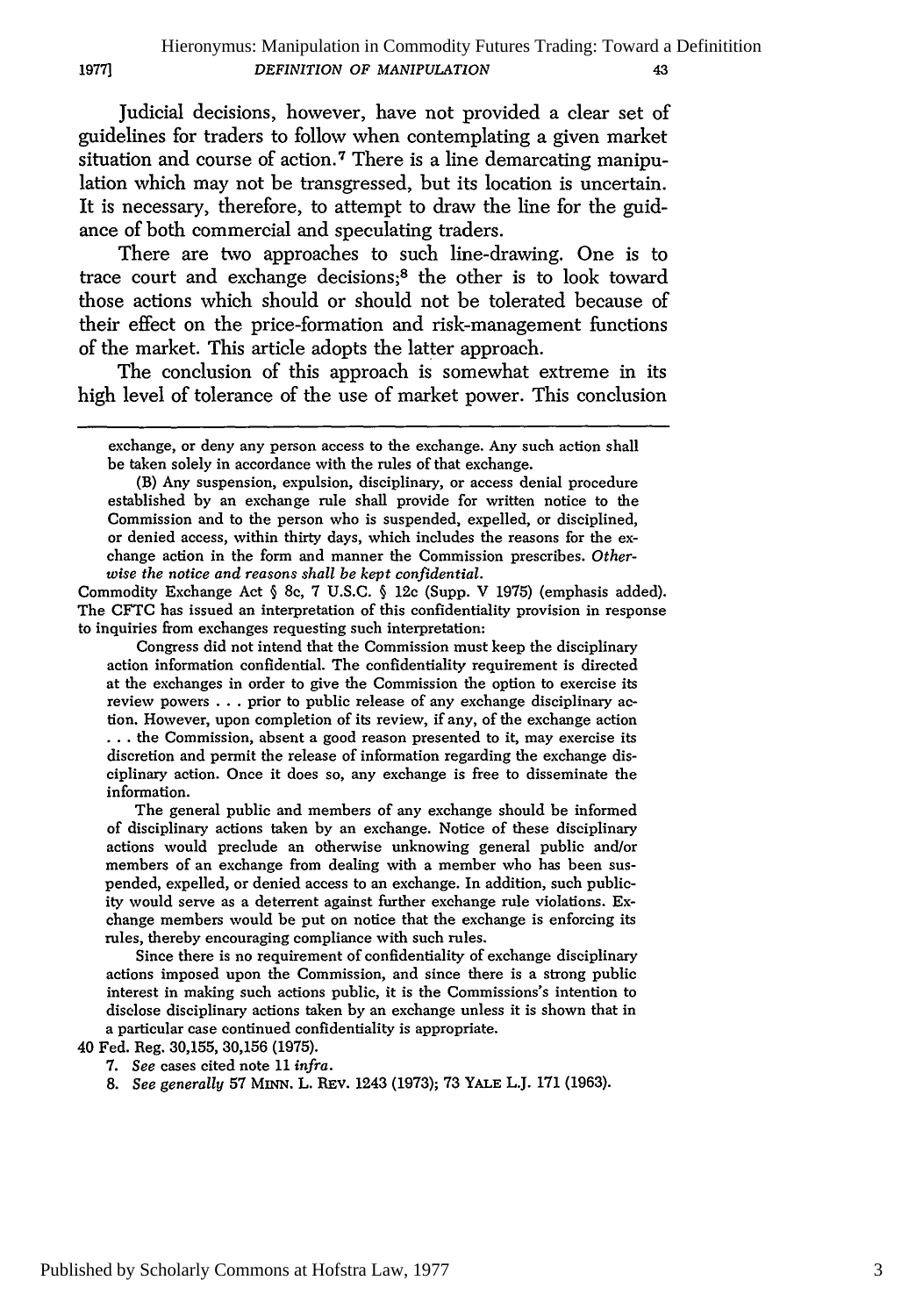stems from the notion that market price is the result of competition, and that competition is a contact sport. This article draws the line toward tolerance of the use of power and countervailing power to a greater extent than will gain immediate acceptance. It is recognized that there is a place for the thinking of people of more moderate persuasion. Nonetheless, it is hoped that the conclusion of this article will elicit greater consideration of the problem than has occurred thus far.

#### STANDARD DOCTRINE

While market manipulation is specifically proscribed by sections  $6(b)^9$  and  $9(b)^{10}$  of the Commodity Exchange Act, nowhere in this Act is the term specifically defined. Thus, the transactional definition of the term has been left to judicial and administrative construction.<sup>11</sup> The implications of this are twofold: First, the definition of manipulation is difficult; second, the circumstances surrounding sharp price variations are so diverse and involve so many elements of causation that each instance requires detailed examination to determine whether manipulation has occurred, and if so, who was responsible.

No manipulation case is ever simple. The forces that determine price are numerous, complex, and always uncertain. Prices result from the interplay of market forces such that the forces toward strength are always in balance with the forces toward weakness. As the relative strengths of market forces change, prices change, maintaining this balance.

A commonly accepted definition of manipulation is:

any and every operation or transaction or practice **...** calculated to produce a price distortion of any kind in any market either in itself or in relation to other markets. If a firm is engaged in manipulation it will be found using devices by which the prices of contracts for some one month in some one market may be higher than they would be if only the forces of supply and demand were operative. . . . Any and every operation, transaction [or] device, employed to produce these abnormalities of price relationship in the futures market, is manipulation.1<sup>2</sup>

<sup>9. 7</sup> U.S.C. **§** 9 (Supp. V 1975). For text of this section, see note 5 *supra.*

<sup>10. 7</sup> U.S.C. § 13(b) (Supp. V 1975). For text of this section, see note 5 *supra.*

<sup>11.</sup> The results of leaving the definition of manipulation to the courts have proved interesting, *see, e.g.,* Cargill, Inc. v. Hardin, 452 F.2d 1154 (8th Cir. 1971), *cert. denied,* 406 U.S. 932 (1972); Volkart Bros., Inc. v. Freeman, 311 F.2d 52 (5th Cir. 1962); General Foods Corp. v. Brannan, 170 F.2d 220 (7th Cir. 1948).

<sup>12.</sup> Volkart Bros., Inc. v. Freeman, 311 F.2d 52, 58 (5th Cir. 1962) (footnote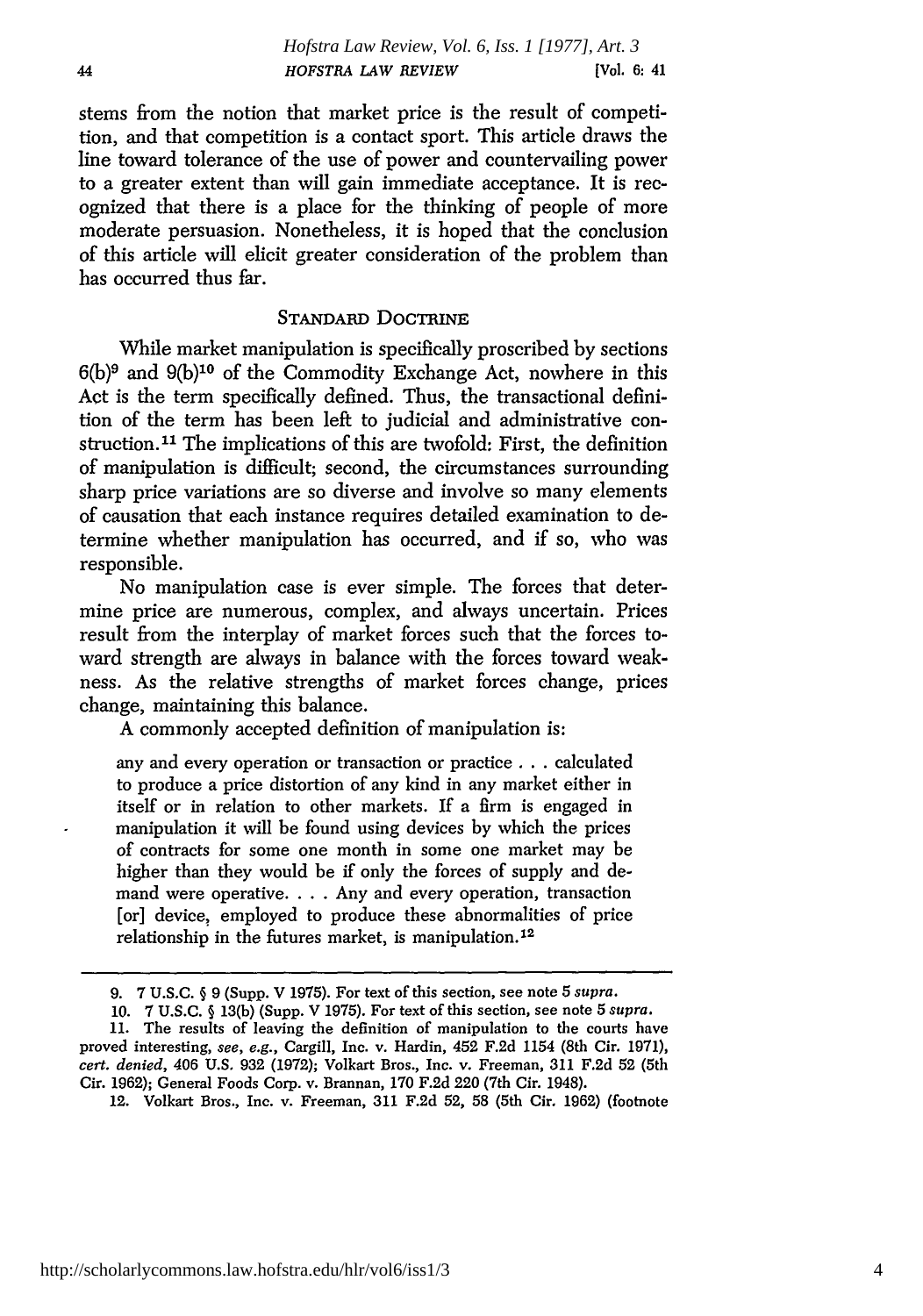This has been shortened to a generally accepted definition: Manipulation occurs when price is intentionally distorted to a level where it would not have been if the "ordinary" forces of supply and demand had prevailed. The word "ordinary" becomes important. Price is the result of forces of supply and demand; in futures markets, this is the supply and demand for contracts. The notion underlying manipulation is that some forces are ordinary and some are manipulative. Manipulation thus implies a price distorted from that which would have prevailed in its absence. Usually, the Commodity Futures Trading Commission (CFTC) begins an investigation into possible manipulation because of a sharp variation in price, such as a major move on the last day of trading in an expiring contract. 13 In the succession of cases that have been tried under the Commodity Exchange Act and the Commodity Futures Trading Commission Act of 1974,14 the elements of manipulation have been reduced to: (1) a distorted price; (2) a dominant or controlling position in deliverable supplies; (3) a dominant or controlling futures position; and (4) manipulative intent.

A manipulation may be either a "long-side" or a "short-side" operation. In the classic long-side manipulation, the operator buys futures in excess of the immediately deliverable supply, accepts the delivery that is made, and exacts a high price from the shorts for supplying them with contracts. The futures price and the price of

omitted) (quoting *Hearings Before a Subcomm. of the Comm. on Agriculture and Forestry,* 70th Cong., 1st Sess. 201-02 (1927) (Senate hearings)).

13. Section 8 of the Commodity Exchange Act provides in pertinent part: For the efficient execution of the provisions of this [Act], and in order to provide information for the use of Congress, the Commission may make such investigations as it may deem necessary to ascertain the facts regarding the operations of boards of trade and other persons subject to any of the provisions of this [Act]. . . . The Commission upon its own initiative or in cooperation with existing governmental agencies, shall investigate marketing conditions of commodity and commodity products and byproducts, including supply and demand for these commodities, cost to the consumer, and handling and transportation charges.

Commodity Exchange Act § 8, 7 U.S.C. § 12 (Supp. V 1975). The CFTC has also adopted rules pertaining to investigations conducted by the CFTC and its staff:

The Director of the Division of Enforcement and members of the Commission staff acting pursuant to his authority and under his direction may conduct such investigations as he deems appropriate to determine whether any persons have violated, are violating, or are about to violate provisions of the Commodity Exchange Act. **.** . or the rules, regulations or orders adopted by the Commission pursuant to that Act .... The Director shall report to the Commission the results of his investigations and recommend to the Commission such enforcement action as he deems appropriate.

**17** C.F.R. § 11.2 (1977).

**1977]**

14. 7 U.S.C. §§ 2-22 (Supp. V 1975).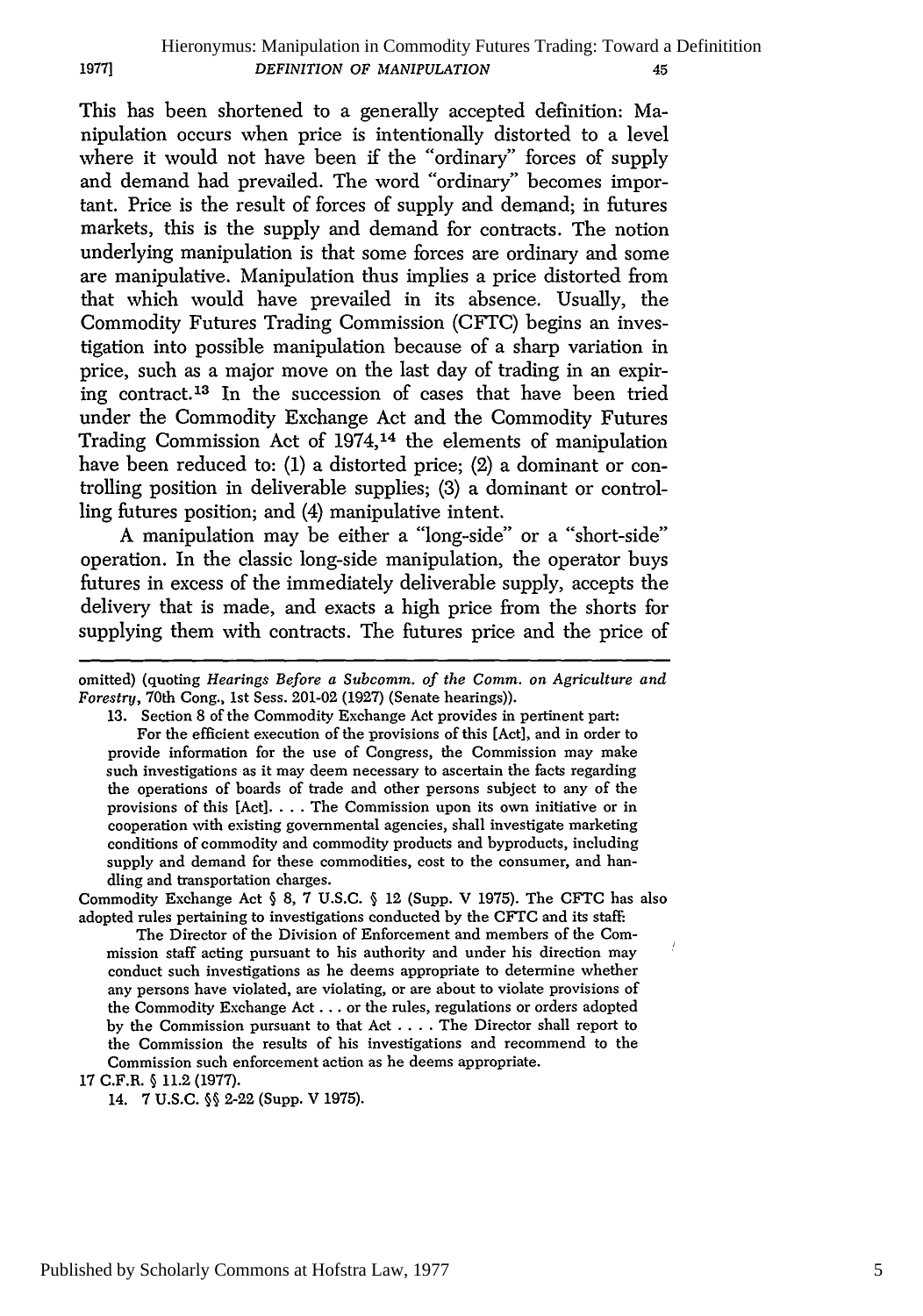cash commodity certified for delivery is forced above the current bids for noncertificated supplies in the delivery market, above the prices of other futures contracts, abnormally high in relation to other markets, and high in relation to prices immediately following liquidation of outstanding futures contracts. The longs thus control the deliverable supply and force the shorts to pay a high and arbitrary price.

In the short-side manipulation, the operator puts an inordinate quantity of the commodity in deliverable position, sells more futures contracts than the quantity of the cash commodity owned, and hammers the price down with delivery. The deliveries fall into the hands of the weak and unsuspecting, who must not only redeliver but must sell long positions as well, thereby compounding the debacle.

Once a suspect price is identified, if it is a price increase, the CFTC identifies a large long, compares the size of the long position to the open interest and to the certificated deliverable supply, and brings charges. If the suspect price is a decrease, the CFTC identifies the large short, examines his position, trading, and delivery actions in relation to the open interest and to the certificated deliverable supply, and brings charges. The futures price is compared to the price reported in transactions between commercial suppliers and users; if these prices diverge, the price is considered distorted. The necessary element of intent is often treated lightly.<sup>15</sup> It is assumed that if an individual is powerful enough to manipulate, then he is knowledgeable enough to know what he is doing; thus, moneymaking furnishes proof of intent.

For the most part, in manipulation cases, the prosecution presents evidence confined to the activities of the defendant. Although comparisons are made with positions and actions of other largescale operators, such comparisons are made only to establish dominance of futures and/or certificated deliverable supply. Only a limited examination of events preceding and following the climactic situation is made. Generally, the questions are simplistic: Was the position large in relation to the open interest? Was the position large in relation to technically deliverable supply? Was the price of futures different from the reported "commercial" price? Affirmative answers to these questions establish guilt. The defense in manipulation cases has also tended to be simplistic. Frequently, the defendant will argue that he acted reasonably, as a prudent

15. *See* cases cited note 11 supra.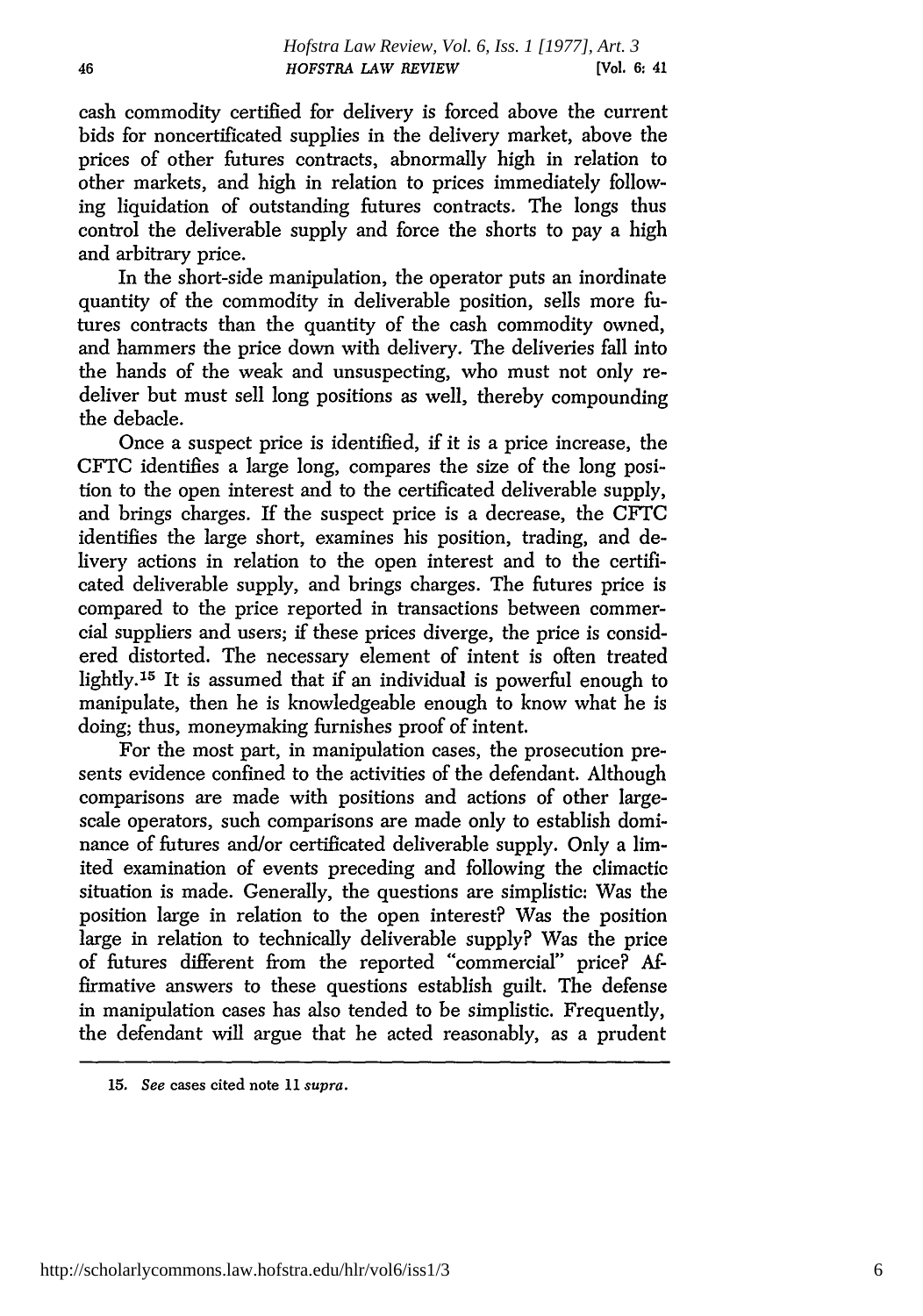merchant, processor, or speculator, as the case may be. Yet the defendant in a manipulation case is confined to his own behavior, due to the limited availability of information about the actions of other market participants. Although the specifics of the futures positions, cash positions, and trading of all large-scale traders are available to the CFTC, this information is confidential. 16

#### DELIVERABLE SUPPLY

The question of deliverable supply must inevitably enter into the consideration of alleged manipulations. Subject to CFTC review, exchanges write delivery terms of contracts.17 Delivery terms must be sufficiently restrictive so that they may be known and understood. At the same time, they must be broad enough to insure that price on delivery is representative of real commercial value. A delicate balance must be struck. If delivery locations and qualities are so numerous that delivery terms are broad, futures markets are difficult to use because that which is traded lacks precise definition. But if delivery terms are extremely narrow, markets are sub-

The CFTC has issued a statement regarding the confidentiality of information concerning the trades and positions of individual large traders, *see* 40 Fed. Reg. 41,551 (1975). This policy statement indicates that information reported by traders and brokers on CFTC report forms which could identify positions and transactions of individual traders would only be released "when extraordinary circumstances of compelling public interest require disclosure." *Id.* at 41,552. The CFTC noted that, as of the date of publication, no such compelling interest was known. *Id.*

17. Commodity Exchange Act § 5a(12), 7 U.S.C. § 7a(12) (Supp. V 1975) provides for CFTC approval or disapproval of contract market rules:

Each contract market shall-

 $\ldots$ 

**1977]**

submit to the Commission for its approval all bylaws, rules, regulations, and resolutions made or issued by such contract market... which relate to terms and conditions in contracts of sale to be executed on or subject to the rules of such contract market or relate to other trading requirements .**. .** .The Commission shall approve, within thirty days of their receipt unless the Commission notifies the contract market of its inability to make such determination within such period of time, such bylaws, rules, regulations, and resolutions upon a determination that such bylaws, rules, regulations, and resolutions are not in violation of the provisions of this [Act] or the regulations of the Commission ....

<sup>16.</sup> *See* Commodity Exchange Act § 8, 7 U.S.C. § 12-1 (Supp. V 1975), which provides in pertinent part:

<sup>[</sup>Tihe Commission may, in its discretion, from time to time disclose and make public the names and addresses of all traders on the boards of trade on the commodity markets with respect to whom the Commission has information, and any other information in the possession of the Commission relating to the amount of commodities purchased or sold by each such trader **...**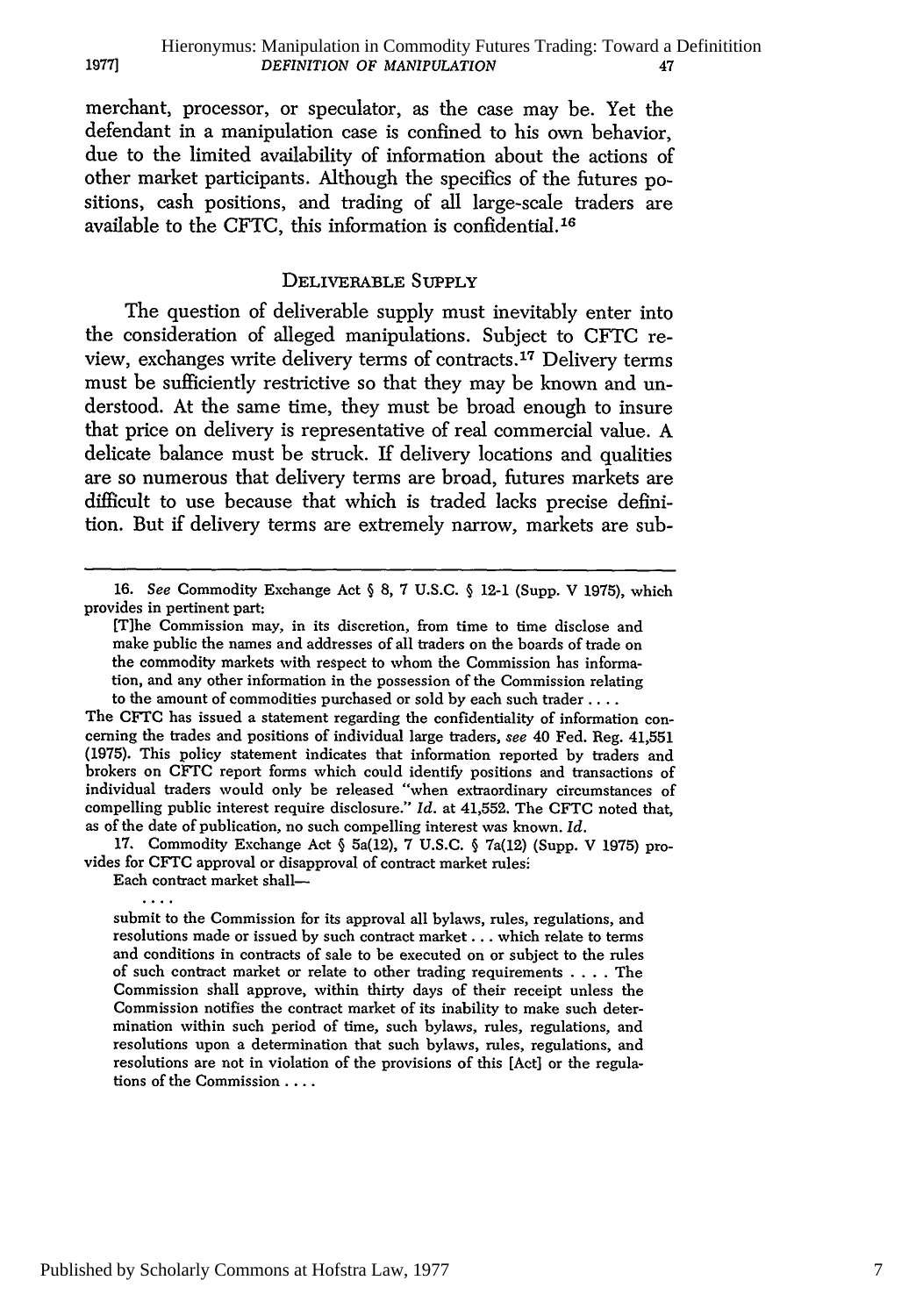ject to manipulative distortion. Also, if delivery terms are too narrow, it becomes impossible to arbitrage between the prices of technically deliverable supply and total supply of the commodity. When there is full arbitrage a manipulator must control the whole supply of the commodity, a virtually impossible task. Thus, delivery terms are central in alleged manipulations. It is therefore necessary to define and identify deliverable supply.

Establishing delivery terms is one of the more delicate tasks facing exchanges. Exchanges attempt to set delivery terms that precisely represent commercial value, so that no advantage accrues to either the taker or the maker of delivery. Consequently, relatively little delivery is made or taken. Experience proves that when delivery is extensively made and taken, indicating that the terms of delivery are advantageous to one side or the other, trading decreases and ultimately ceases. Delivery terms that are as narrow as practicable, that is, delivery at a single or a limited number of points, seem to operate most fairly.

In the interest of keeping delivery terms as narrow as possible, it is necessary to put a *broad* construction on deliverable supply when matters of alleged manipulation are under consideration. Interpretations of deliverable supply cover a wide range. There is a technically deliverable supply that is the certificated and registered amount in delivery position during the delivery month.

One interpretation of deliverable supply is technically deliverable supply *minus* the amounts of supply that are committed for processing or shipment by commercial traders, hence unavailable to the shorts for delivery. This is the most narrow interpretation of deliverable supply. The case for subtracting the committed portion of technically deliverable supply is extremely weak. Everything is available at a price. Use of the commodity can be delayed and shipping commitments shifted to other points. Reservation prices represent real commercial value, and if the futures price is lower, it falls below economic value.

The first extension of the interpretation of deliverable supply past technically deliverable supply is to include all of the commodity in deliverable position that could be, but has not been, certificated for delivery. Typically, there are substantial quantities at central markets that are not part of technically deliverable supply but that can readily be made part of deliverable supply simply by grading and making out warehouse receipts. Still further amounts can be made part of technically deliverable supply by sorting,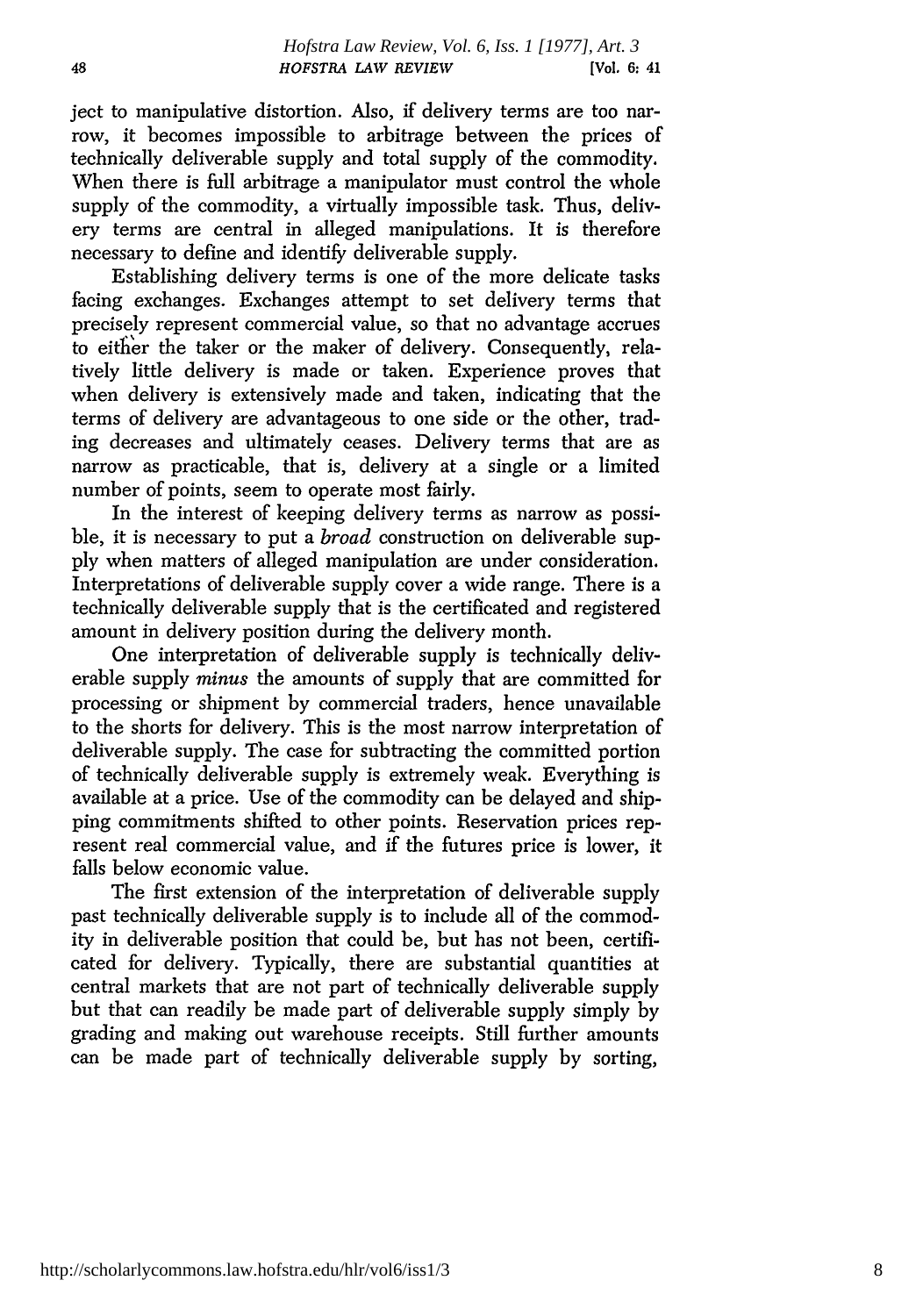screening, and blending.18 The amount of total supply at the market that is eligible or that can be made eligible for delivery varies. Occasionally, the average quality at delivery points is so low that little can be added to technically deliverable supply, but such instances are rare. Traders, both commercials and speculators, pay little attention to technically deliverable supply; rather, they watch total supply at the delivery point during the delivery month.

This first extension of the interpretation of deliverable supply is entirely reasonable. Shorts should be expected to see that the available supply is certificated if they cannot otherwise fulfill their contracts. If shorts elect to bid up the futures price rather than to see that available stocks are certificated, the consequences are quite their own fault, and they should be accused of price manipulation.

The second extension of the interpretation of technically deliverable supply is to include those stocks that are in normal tributary position which can be put into delivery position without incurring abnormal marketing costs. Delivery points are established at locations of normal market flow, stocks, and use. For example, there is a flow of grains and soybeans to Chicago, stocks are held in store at Chicago, grains and soybeans are processed in Chicago, and there is a regular outflow from Chicago. Supplies in tributary position that can readily be brought in and certificated are reasonably interpreted as part of deliverable supply.

Congress recognized the need for a broad interpretation of deliverable supply. In the Commodity Exchange Act, it required a grace period of between three and ten business days following the end of trading in a given contract for delivery to be completed.<sup>19</sup>

Each contract market shall-

**19771**

When so directed by order of the Commission, provide for a period, after trading in contracts of sale of any commodity for future delivery in a delivery month has ceased, during which contracts of sale of such commodity for future delivery in such month may be satisfied by the delivery of the actual cash commodity. Whenever, after due notice and opportunity for hearing, the Commission finds that provision for such a period of delivery for any one or more commodities or markets would prevent or tend to prevent "squeezes" and market congestion endangering price stability, it shall, by

<sup>18.</sup> Sorting, screening, and blending is the process of improving the quality so that deliverable supply can be increased.

<sup>19.</sup> Commodity Exchange Act § 5a(4), **7** U.S.C. § 7a(4) (Supp. V 1975) provides in pertinent part: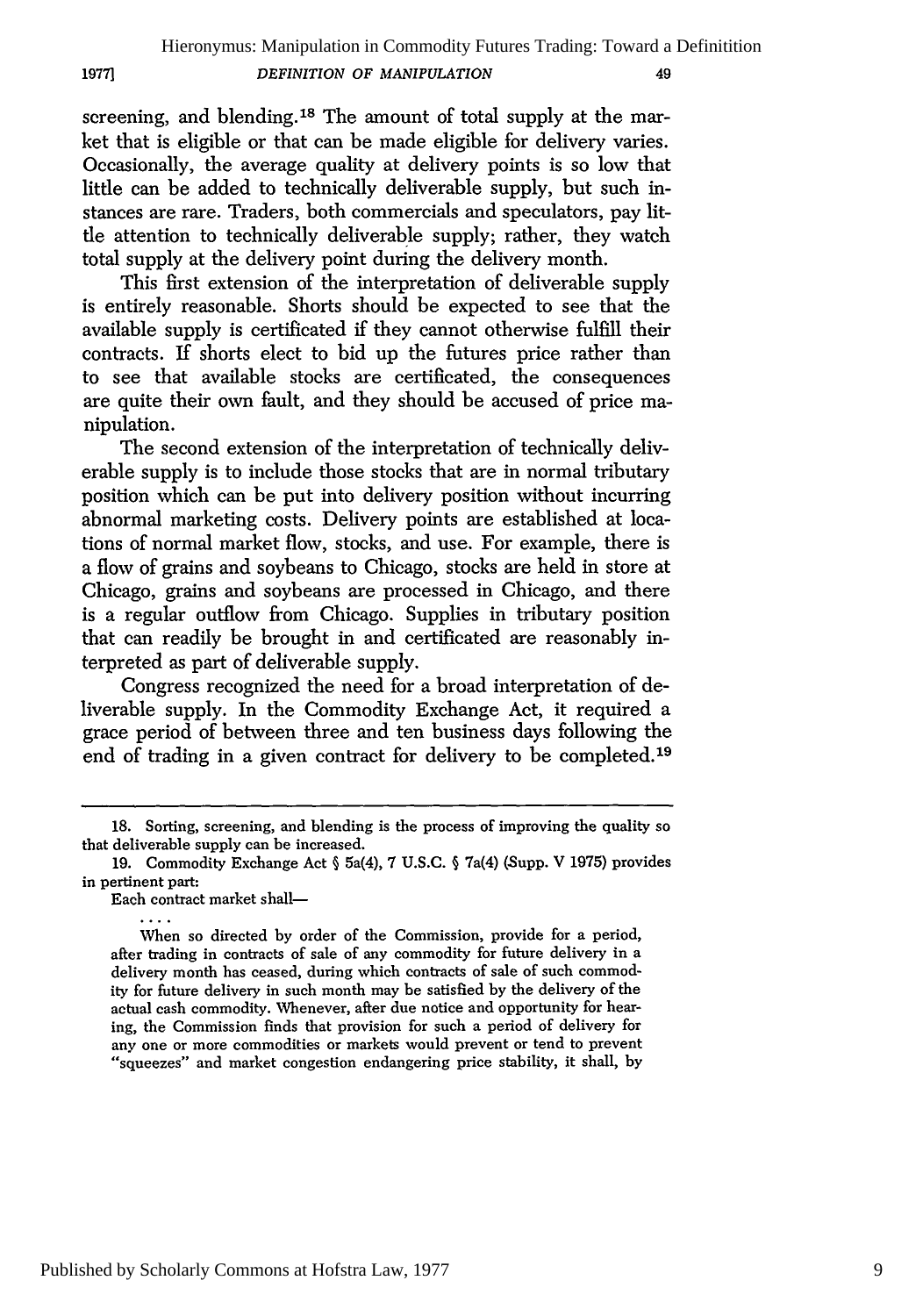There is a wide range of interpretations as to what constitutes deliverable supply when the amounts tributary to the delivery point are added to technically deliverable supply. The congressional mandate seems to extend to the amount that can be put in deliverable position within seven business days. 20 This, in itself, is narrow. Shorts, particularly commercials, do not go short merely on the last day of trading. They go into the delivery month short, and thus have a full calendar month to put stocks in deliverable position if their short positions cannot be covered at a price less than the price in the tributary area plus normal marketing costs.

Interpretations and measurements of deliverable supply play an important role in most long-side manipulation cases. The outcome is likely to go in the direction of the interpretation. In turn, the interpretation of deliverable supply goes to the extent to which shorts are responsible for assuring that they can fulfill their commitments.

#### LIMITATIONS OF STANDARD DOCTRINE

The usual treatment of alleged manipulations is far too simplistic for the real world. Markets are competitive, and competition takes place among people. A futures contract is an agreement to buy and sell a commodity later in time. Trading is in contracts for later consummation. For every commitment to buy later, there is a commitment to sell later; for every long there is a short. Trades are exercises in futurity, and the future is uncertain.

Investigating alleged manipulation requires inquiry into the cause of the suspect price change, and, if the price is found to have been distorted, an assessment of responsibility. Adequate inquiry requires a thorough examination of all market forces that caused the price to behave as it did. The matter in question must be examined in the context of the total market and the actions of all those concerned. This examination is necessary because futures prices are formed in a crucible of competitive forces; markets are not

order, require such period of delivery *(which shall be not less than three nor more than ten business days)* applicable to such commodities and markets as it finds will prevent or tend to prevent such "squeezes" and market congestion .... (emphasis added).

The CFTC has specified that the grace period shall be seven days for certain grains: "A period of seven business days is required during which contracts for future delivery in the current delivery month of wheat, corn, oats, barley, rye, or flaxseed may be settled **by** delivery of the actual cash commodity after trading such contracts has ceased ...." 17 C.F.R. **§** 100.1 (1977).

<sup>20.</sup> *See* note 19 *supra* and accompanying text.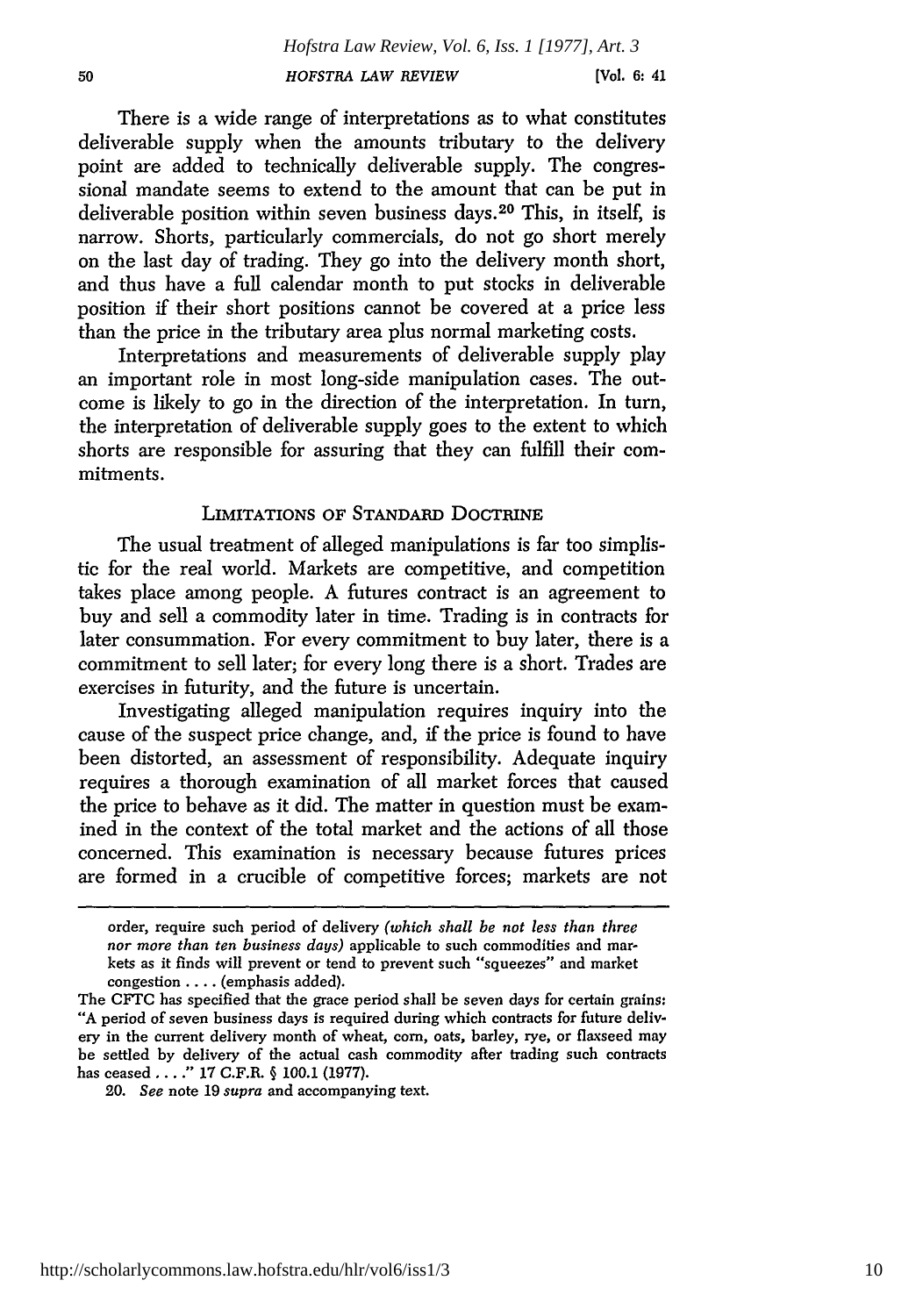learned seminars in which men meet to discuss and arrive at a proper price. They are, in a sense, arenas in which buyers and sellers meet and compete for gains. Prices are competitively, rather than administratively, determined.

**1977]**

Inquiry into the cause of a price change and assessment of responsibility are difficult because factors affecting prices of a commodity are numerous and complex. The futures market is a central registration point at which all market forces are brought into focus. It is but the tip of an iceberg. To understand a given futures price, it is necessary to examine the total commercial base of the commodity: existing supplies, prospective supplies, rate of use, and prospective rate of use.

The economic forces underlying prices are transmitted through the actions of market participants, that is, through people. The behavior of futures prices is the result of the position-taking activity of all futures traders. The actions of the numerous traders are affected by cash positions and commitments that have been made and by their expectations about price relationships that will develop. All of this is done in a context of uncertainty. Experienced traders are always uncertain about the future.

At a given time, the futures price of a commodity reflects a balance of forces. The longs are a force toward higher prices; the shorts are a force toward lower ones. These are countervailing competitive forces. The balance changes as events that affect market actions change.

The objective is to achieve fully competitive markets, and under conditions of pure or perfect competition, no single market force can have an appreciable impact on price. Such atomistic competition is a laudable goal, but it does not exist in the real world. There are large-scale operators in markets. These very large entities are the commercials who, backed by cash positions, can be powerful and disruptive forces. There are also large-scale speculators in markets. Their disruptive capabilities are less than the commercials because **(1)** the size of the positions that they may take is limited by both CFTC and exchange regulation<sup>21</sup> and  $(2)$ except as they take delivery, they lack a cash base with which to back their futures operation. For example, a commercial who is

Published by Scholarly Commons at Hofstra Law, 1977

<sup>21.</sup> Pursuant to Commodity Exchange Act § 4a, 7 U.S.C. § 6a (Supp. V 1975), the CFTC is authorized to set limits on daily trading and positions, *see* **17** C.F.R. §§ 150.1-.12 (1977). Exchanges, in general terms, state their duty to comply with the Commodity Exchange Act, *see, e.g.,* N.Y. **COTTON** EXCHANGE, Rule 5.12(1)(b) (1975); N.Y. MERCANTILE **EXCHANGE,** Rule 41.04(b) (1975).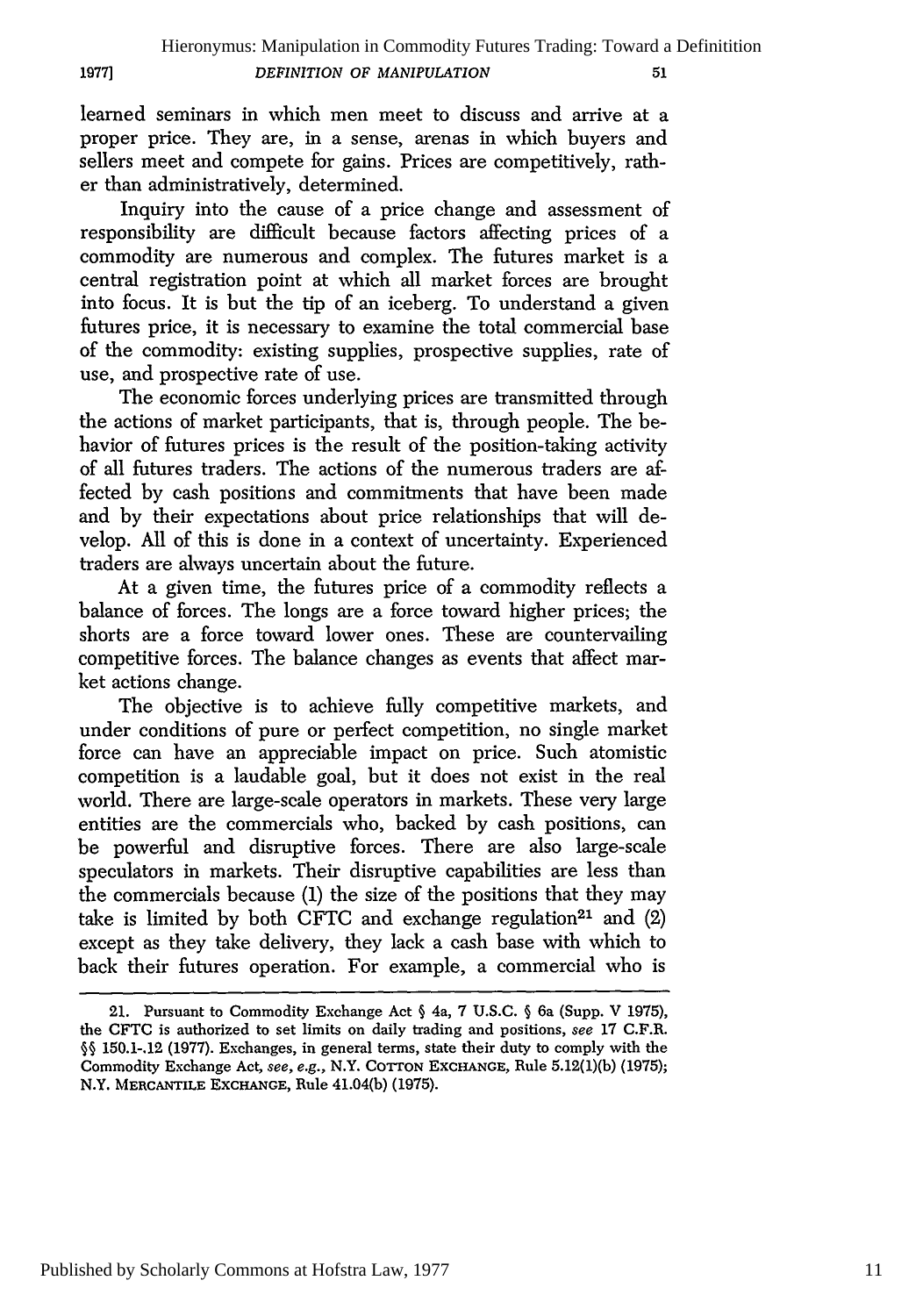short three million bushels of corn is much more of a market factor than a speculator who is equally short, because the commercial is much more capable than the speculator of moving corn into deliverable position.

#### INHERENT CONFLICT

There is a basic conflict in the administration of markets. Markets are competitive contests among people whose judgments are backed by money, where gains and losses are at stake. Conflict inheres in competitive markets. Price formation is a process of conflict between buyers and sellers. Each uses the power at his command, however small. Every participant in the market wields some power; individually, large traders wield more power than small traders. Each has an impact on price proportional to the size of his position. The basic principle in the formation of competitive prices is the use of conflict to discover value. This principle requires people to use their bargaining power to establish price.

Market regulation **by** government and by exchanges is an administrative limitation on market power. It limits the conflict that inheres in competitive price formation. It negates the principle of competitive price formation. Market regulation is directed toward preventing the formation of prices that reflect something other than real commercial value. At the same time, market regulation prevents the establishment of fully competitive prices. Hence, there is a conflict in principles and objectives.

Exchanges and the CFTC are sensitive to the contests that sometimes occur near the expiration of contracts.<sup>22</sup> When they note congested situations—those in which there is a large open interest and a small deliverable supply, or in which a large proportion of the open interest is held by one or a few interests-they sometimes take steps to assure orderly liquidation. "Orderly" is usually construed to mean without much price variation. Their powers of moral suasion are great. Some exchanges have rules under which they can direct liquidation or fix settlement prices.<sup>23</sup> These processes reduce the extent to which the full forces of competition are allowed to work themselves out in price formation.

<sup>22.</sup> The author notes this sensitivity from his experience with markets and from his conversations with members of business conduct committees.

**<sup>23.</sup>** See, e.g., COMMODITY EXCHANGE, INC., § 408 (1975); N.Y. **COCOA** Ex-**CHANGE, INC.,** Bylaw § 3A **(1977);** N.Y. **COFFEE EXCHANGE, INC.,** Bylaw § 132(b) **(1977);** N.Y. **COTTON EXCHANGE,** Bylaw § **1.38 (1977).**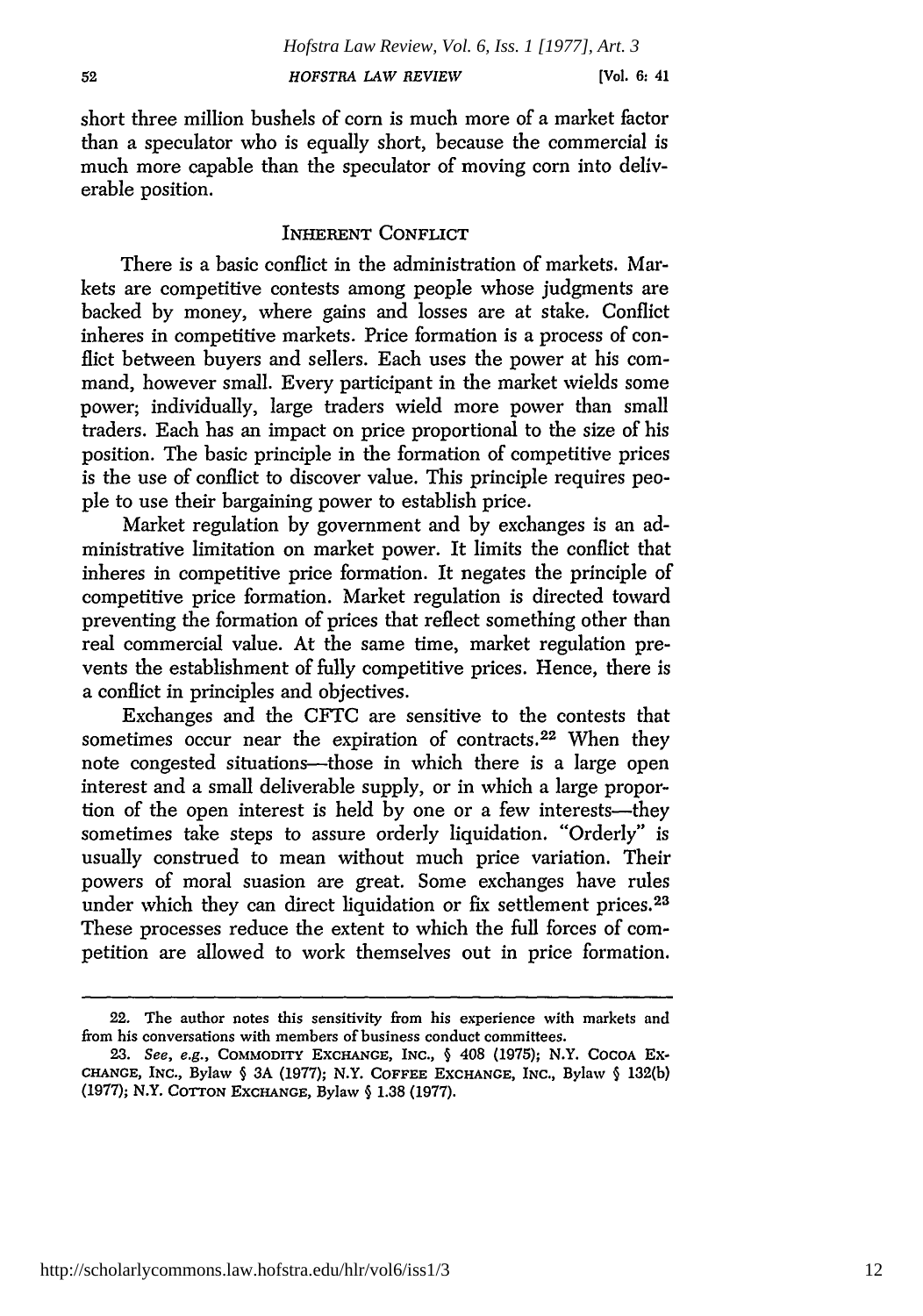Any directed settlement reduces the relative strength of one side, and is thus manipulative in itself.

**19771**

On the one hand, we encourage situations in which each trader has no perceptible influence on price; that is, we discourage the use of power. On the other hand, we recognize the need for power to be met with countervailing power. It boils down to a question of the degree of conflict that should be tolerated. To what extent should parents let their quarreling children settle their own differences? When should the neighbors call the police when there is a husband-wife conflict, and at what stage of mayhem should the police haul the combatants off to separate points of incarceration? These are delicate questions. The very notion that parents or police will intercede in a conflict is conducive to further conflict. Perhaps the notion that parents or police will let them fight it out is most conducive to settlement. Analogously, when the CFTC and exchanges intercede, the integrity of the market is weakened, and this intercession inevitably induces further conflict.

#### How MUCH TOLERANCE?

How much conflict, thus how much distortion, should be tolerated in the interest of market integrity? Perhaps the game of basketball is a good example. It is a noncontact sport in which there is considerable contact. The guiding principle is "no harm, no foul." The comparable principle in futures markets would be "no cash price and movement distortion, no punishable distortion." The principle, in effect, is that futures traders should be put on notice that they will be expected to honor their contract commitments to buy and sell, and that there will be no intercession unless commerce in the commodity is affected.

Under this principle, the judgment whether a price was distorted would go to the cash price of the commodity and to the flow of the commodity to and from the delivery point. A finding of long-side manipulation would be appropriate where the cash price of the commodity at the delivery point was higher than it would have been under ordinary forces of supply and demand, so that a more than economically necessary amount of the commodity was moved into delivery position. A finding of short-side manipulation would be appropriate where the cash price of the commodity at the delivery point was lower than it would have been under the ordinary forces of supply and demand, and where the stocks that were moved into delivery position were returned to the deliverers and had to be moved out at a loss. The principle would tolerate the

Published by Scholarly Commons at Hofstra Law, 1977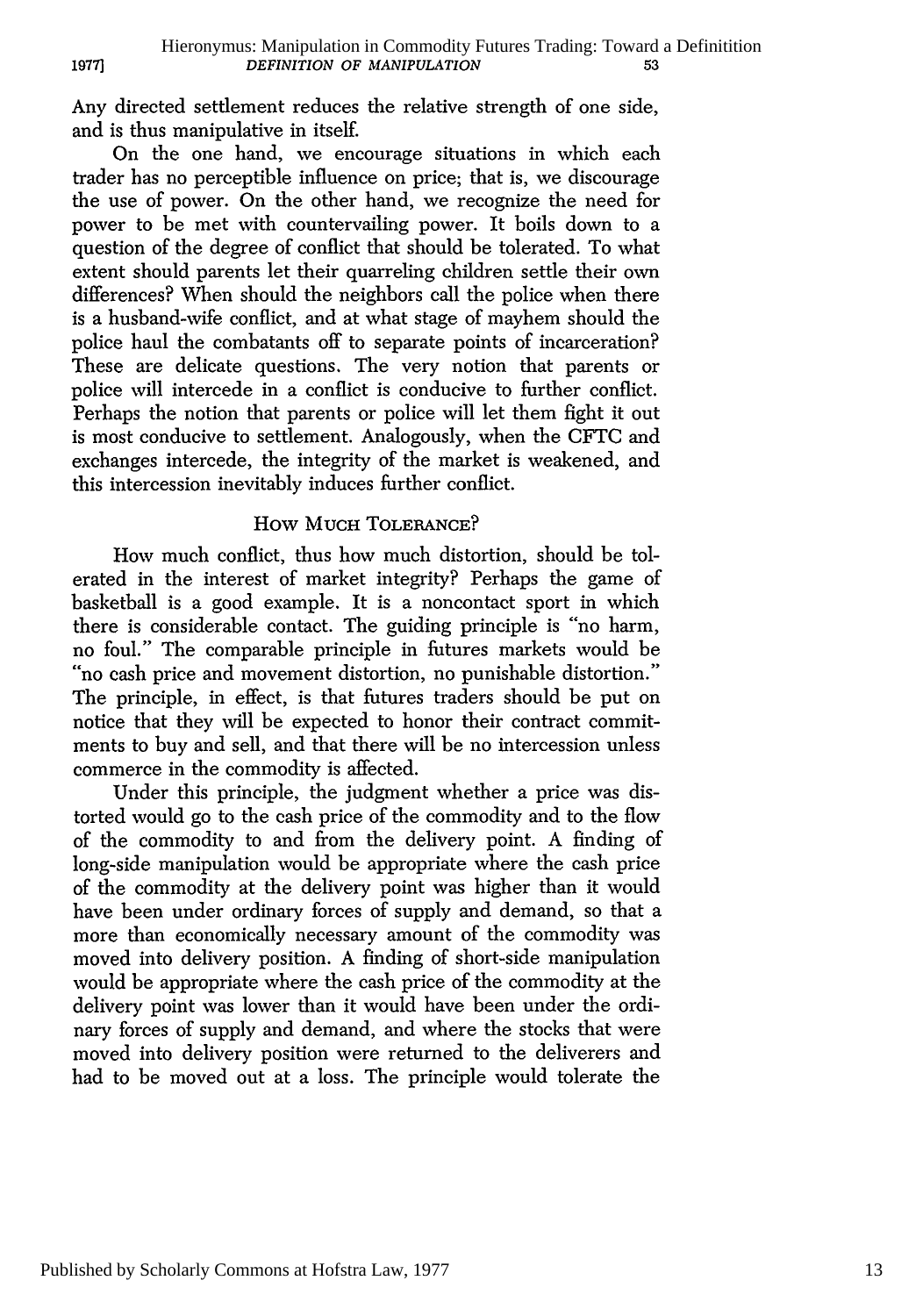$\tilde{\mathbf{A}}$ 

free interplay of forces in futures with their accompanying gains and losses, as long as the cash price was not disturbed.

A strong case can be made for the application of this principle. First, it would greatly reaffirm the integrity of contracts and thus reduce the likelihood of distorted futures prices. If the shorts knew that no one would lean on the longs in the interest of "assuring an orderly liquidation," they would be more apt to look further ahead in deciding on actions to take in liquidating positions and/or preparing to make delivery. If the longs knew that it would be incumbent on them to accept delivery and use the commodity, or to merchandise it to users, they would be more prudent about persisting in long positions. The way market regulation has worked out in the past is that most of the leaning has been on the longs so that shorts have been relatively confident of protection. The longs have recognized the need to be prepared to take delivery and dispose of the commodity. There have been many more allegations of long manipulation than of short manipulation. However, there may well be as many short-side power plays as long-side power plays.

The principle above would also lead to the improvement of contract delivery terms. When there is full arbitrage between the futures price and all of the total supply of the cash commodity, manipulation is virtually impossible. The manipulator would have to control a significant share of the total supply and extract a monopoly price from the users. Consequently, distorted futures prices would call attention to the lack of sufficient arbitrage, and thus to weaknesses in contract terms.

In addition, this principle would avoid the necessity of judging how much exploitation of an advantageous position is permissible and how much is impermissible, that is, the degree to which distortion of futures prices may be tolerated. For example, if the price of a commodity is \$2.00 per bushel and a large long finds the shorts in a disadvantageous position, it is doubtful that anyone would argue that the long was manipulating if he liquidated at \$2.00¼. It is probable, however, that manipulation would be alleged if the long were to force the price to \$3.00 on the last day. The point is that there is a line to be drawn somewhere if futures prices are to be prohibited from seeking their own competitive level. Should it be at \$2.05% but not at \$2.05? It should be kept in mind that a trader is a competitive, profit-oriented person. Consequently, the question really being asked is: At what price is the long obligated to "take his hands out of his pockets" and sell out his posi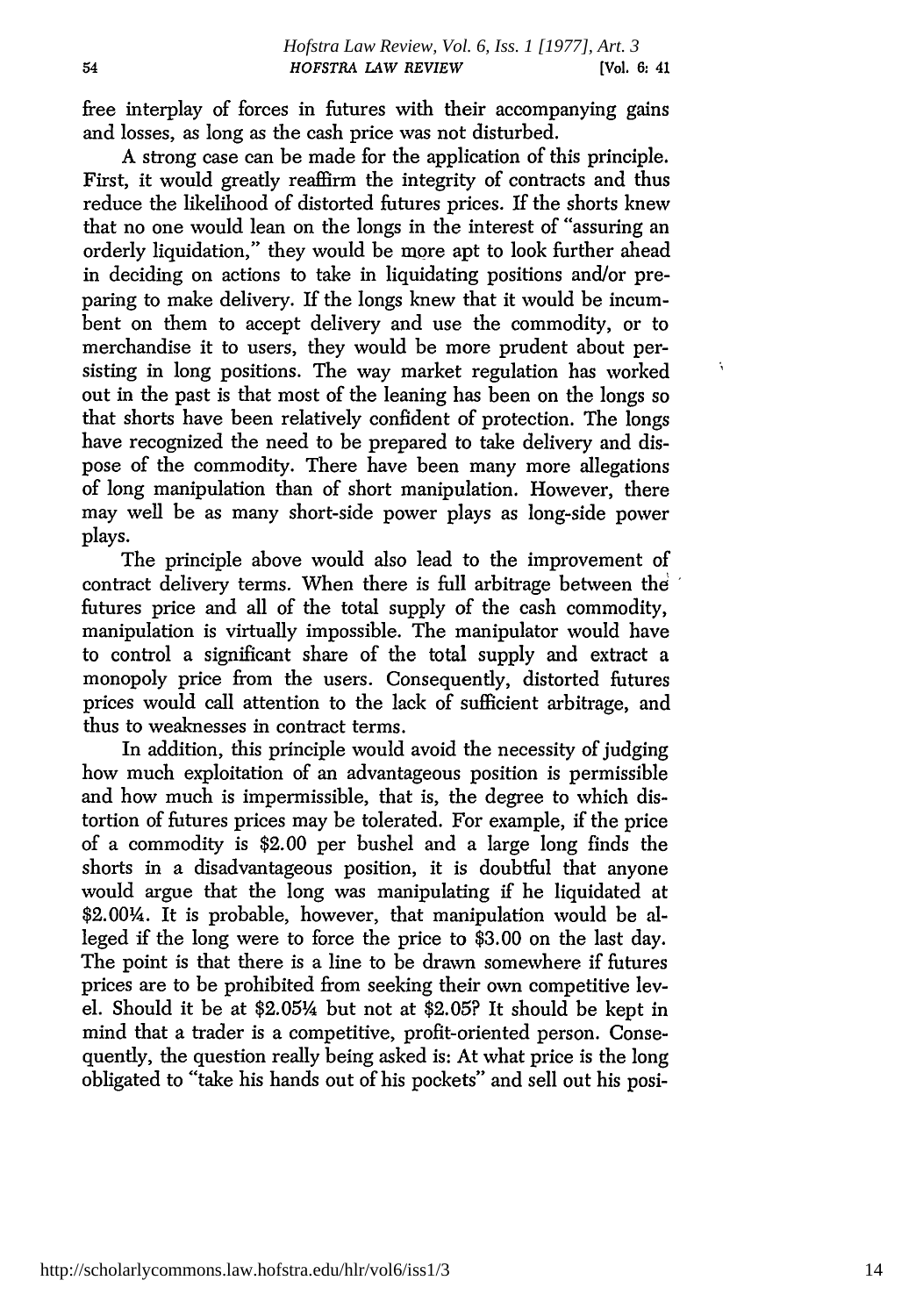tion? It is the short who is bidding up the price. It is unnatural for the long to cut off his profit. Indeed, it is a heavy burden imposed on the long to require that he act against his own financial interest.

**19771**

The problem in saying "this much tolerance, but no more," where a futures price is out of line with the cash price, also involves the uncertainty always present in markets. Suppose that in the above circumstance the long puts a price of \$2.10/4 on his contracts because he honestly believes that he can both accept delivery and merchandise the commodity at such a price, and that this price represents real commercial value. Suppose further that when the price goes to \$2.104 he liquidates and the cash price subsequently fails to go to above \$2.01. Should he be held accountable for his bad judgment? Suppose that the price subsequently goes to \$2.20. Should he be held accountable for his bad judgment in liquidating too soon? How much tolerance to permit is a thorny question. The problem also involves the allocation of blame: Is it the long who simply stands by passively who is blameworthy? Or is it the short who has put himself in an untenable position, and who therefore must put the futures price above real commercial value? Who is more responsible for the distortion? In this case, it is the short who has acted irresponsibly toward his contractual obligations; but he, too, must be allowed to make honest mistakes.

Determining how much tolerance to allow also places a heavy burden on regulatory bodies, whether they are business conduct committees of exchanges or the CFrC. The trader must know in advance what he can and cannot do. It is insufficient to remind him that he has a responsibility to insure that there is an orderly expiration. He must be told (although in practice he never is) what is disorderly. When the regulator draws the line, either before or after the event, as in the case of actions alleging manipulation before exchanges or the **CFTC,** the regulator forms and enforces a judgment about what a proper price is or was; thus, in a sense, he becomes a manipulator.

#### **CONCLUSION**

The principle of judging market behavior on cash price rather than futures price goes beyond generally accepted doctrine of manipulation. The generally accepted doctrine, however, does not define manipulation. The definition changes as cases are tried and decisions rendered. No clear line has been drawn that traders can identify and follow as a guide. Each new case has required the